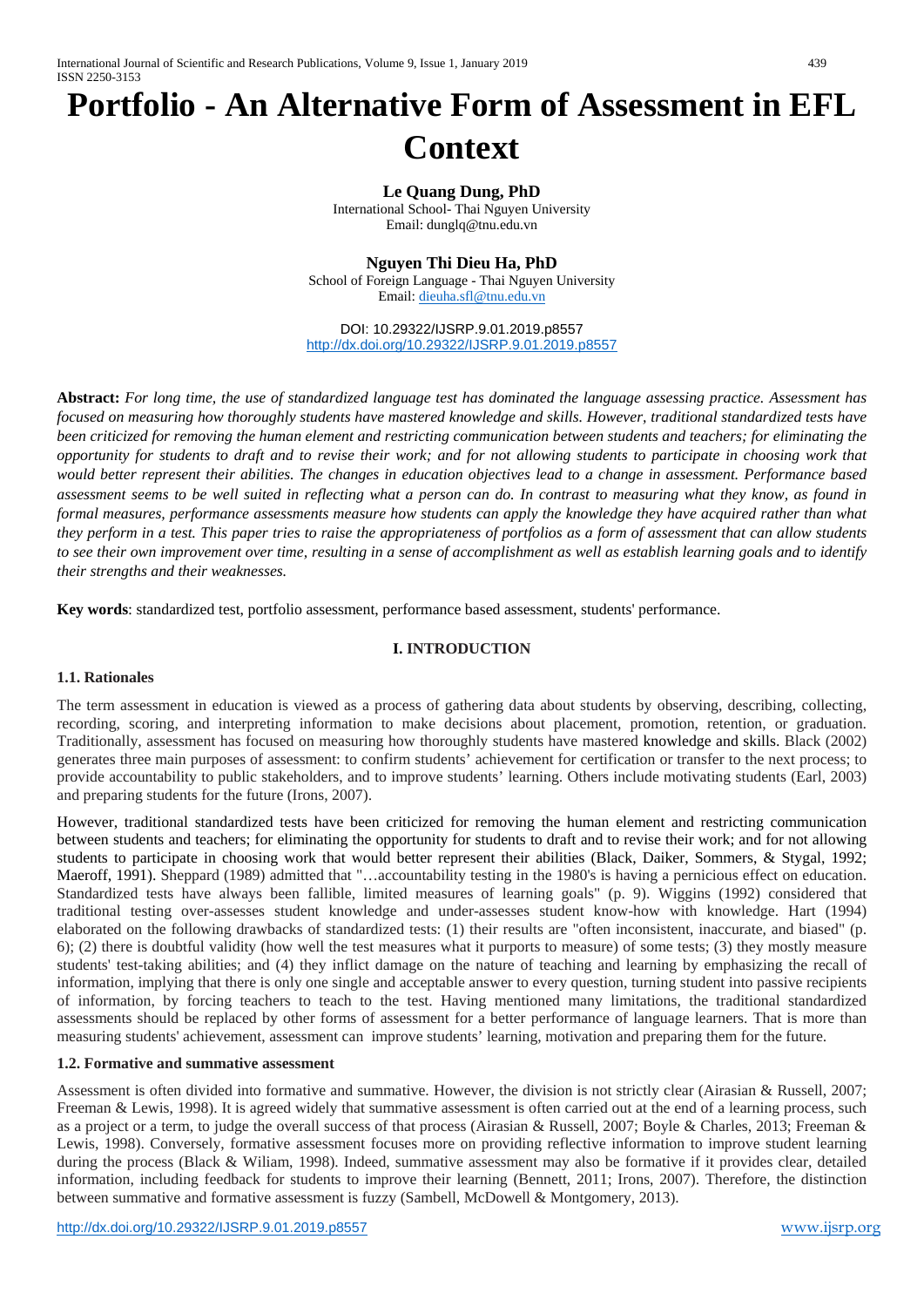Despite the divergence of perspectives on summative and formative assessment, it is undeniable that, for decades, summative assessment has dominated all levels of education including higher education (Stiggins, 2002). Formative assessment has only gained more attention in both education practice and research after the review of classroom assessment practice by Black and Wiliam (1998). The review emphasises that formative assessment can improve students' learning, especially for low achievers (Black & Wiliam, 1998), whereas summative assessment is seen as a tool for providing a snapshot of student learning without effectively and instantly affecting instruction (Stiggins, 2005). Although the review reflects mainly assessment practice at school, it is still helpful to identify the importance of formative assessment in education. Recent emphasis on the acquisition of competences rather than ranking students required teachers to use more formative assessment activities to enhance student learning, develop their competencies throughout a course, this called for a balance of summative and formative assessment to maximise the benefits of assessment for students (Stiggins, 2005). It should be noted that formative and summative assessment complement (rather than replace or compete with) each other.

The changes in the objectives of education make changes in the assessment practice. With rapid production of new knowledge in modern society, the goals of education should expand to include developing learners' skills, such as problem-solving skills and professional skills in real-life contexts. One of the most important goals of education is to develop learners' capacities for lifelong learning to ensure that they can build up knowledge and skills throughout their lives (Boud, 1995, 2000). Therefore, assessment in education is expected to equip students with the ability to undertake assessment of learning tasks throughout their lives, by checking their performance against assessment standards and seeking feedback from people in their environment to improve their learning (Boud, 2000; Boud & Soler, 2015)

# **1.3. Alternative assessment**

In terms of testing, alternative assessments are classified as criterion-referenced assessments, where an individual's performance is compared to a specific learning objective or performance standard and not to the performance of other students nationally or locally. As such, alternative assessments provide "a much needed conceptual framework for thinking about the types of performance-based and so-called authentic assessment that are currently being promoted" (Linn, 1994, p. 12). Alternative assessment generally refers to new assessment techniques in contrast to traditional approaches, e.g., multiple choice or short answer tests. According to Worthen (1993), alternative assessment is a more generic term for such types of assessments as direct assessment, authentic assessment, and performance assessment.

Direct assessment of performance may include judging performance in music and athletics, hands-on assessment in vocational practices, competency testing in medical field, and language proficiency testing in conversation and translation (Worthen, 1993). Authentic assessment is a term used to describe meaningful tasks that require students to perform and produce knowledge rather than simply reproduce information others have discovered. Wiggins (1989) offered two criteria of assessment authenticity: that an assessment reflects the challenges, work, and standards engaging practicing professionals, and that it involves a student with opportunities for dialogue, explanations, and inquiry. LeMahieu (1992) considered assessments to be authentic when "they represent behavior or accomplishments that have real meaning and value" (p. 52). This assessment of student performance is relevant not only to class assignment, but it is also "relevant to life outside of school" (Worthen, 1993, p. 445). As Case (1992) stated, "... authentic assessment refers to measuring the real, actual, or genuine [experience] as opposed to measuring a poor substitute" (p. 19). Performance assessment, according to Burke (1999), "is the process of gathering data by systematic observation for making decisions about an individual" (p. ix). Ryan and Miyasaka (1995) considered performance assessment and portfolio assessment to be parts of authentic assessment.

# **II. A REVIEW OF RELATED LITERATURE**

## **2.1. Definitions of portfolios**

The Longman dictionary of language teaching and applied linguistics defines portfolio as "a purposeful collection of work that provides information about someone's efforts, progress or achievement in a given area. (p. 443). Portfolio is a "flat portable case" or a "large heavy envelope" for carrying paper or drawings as well as designs. Portfolio is created to give protection to works of the architect, fine artist, graphic and textiles designers. The works kept are usually two dimensional works. The portfolio protects the drawings and designs from effect of negligence, weathering and aging. It also stores all paper drawings or painting and design of any media (Ifeagwu, 2005). In Hancock (1994, p. 238), a portfolio is defined as the collection of a learner's work assembled for the purpose of determining how much has been learned. Hancock wrote that the portfolio may include examples of the learner's completion of tasks such as reports, (both oral and written), creative projects such as artwork, contributions to group projects, and student writing (e.g., essays, poems, and written homework). The items chosen for inclusion in the portfolio can be selected by the learner, the teacher, or both, depending on the instructor's purposes. Dalheim described portfolios as longitudinal in nature, diverse in content, and collaborative in their selection and evaluation. Portfolios, Dalheim continued, emphasize strengths, development of skills, and improvements, as well as personal reflections and expectations. Dalheim noted that teachers expect portfolios to provide a broad picture of a student's achievement by showing the unfolding of skills over time something that a one-time performance on a test cannot do. Teachers also use portfolios to encourage students to take partial responsibility, for their own learning, through selection and reflection about portfolios.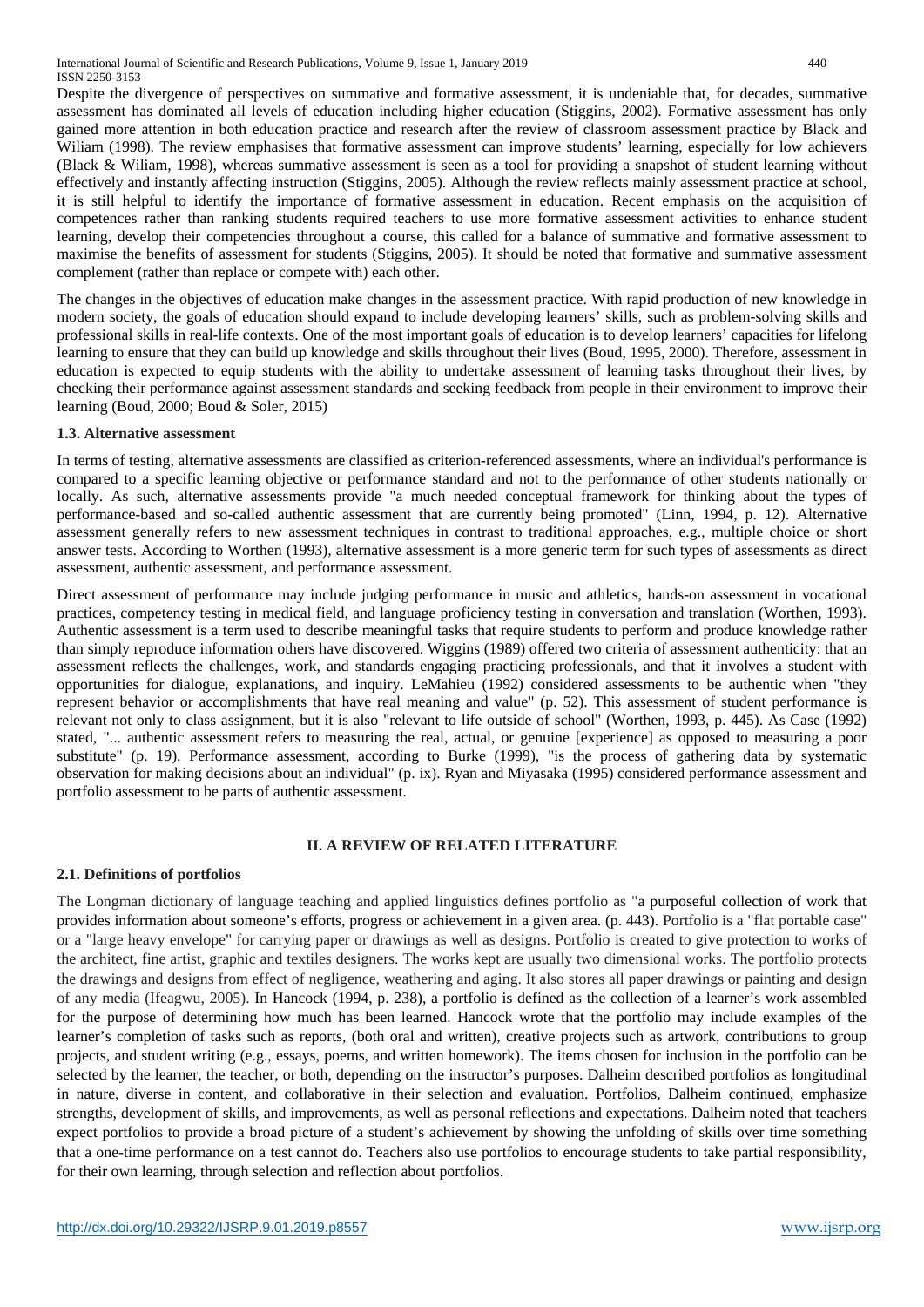Pat Belanoff & Peter Elbow first introduced portfolio assessment at Stony Brook University of New York in 1983. They implemented the use of the portfolios in place of a writing exit exam. In her article *Portfolios and Literacy: Why*? Belanoff explains:

Our initial portfolio use at Stony Brook grew from the need to meet objection raised by timed, self-contained assessment of writing, recognition that process pedagogy is undermined by such testing and a growing awareness of the contextuality of all language use.

Portfolios have been one of the most pervasive innovations recommended by educational reformers of the 1980s and 1990s. In 1990, for example, the Association for Supervision and Curriculum Development identified portfolios as one of the nation's top three curriculum trends. O'Malley & Valdez Pierce (1996) state that "an assessment portfolio is the systematic collection and evaluation of student work measured against predetermined scoring criteria, such as scoring guides, rubrics, checklists, or rating scales". Portfolios can provide a continuous picture of student progress, rather than a snapshot of student achievement that singleoccasion tests provide. Depending on school or district requirements, portfolios can include performance-based assessments, such as writing samples that illustrate different genres; solutions to math problems that show problem-solving ability; lab reports demonstrating an understanding of a scientific approach; or social studies research reports demonstrating the ability to use multiple sources. In some cases, multiple drafts of student work showing improvements are included.

Portfolio assessment is the procedure used to plan, collect and analyze the multiple sources of data maintained in the portfolio. The process includes student participation in the selection of work, in criteria, goal setting and through self-assessment. Students and teacher collaborate in assessing and evaluating students learning from evidence in portfolio collection, then use the information to make plan and set goals for further learning. That means, the assessment is not unilateral. Portfolio assessment contain guidelines for content, criteria for evaluating process and product as well as evidence of students' reflection (Macleod & Erlandson, 2012).

Portfolios, like most types of performance-based assessments, are considered tools to guide instructional practice. If a portfolio assessment system is correctly implemented, instruction should be expected to: (1) pay more attention to the process of learning, (2) lead teachers to think, evaluate, and modify their own practices, (3) change students' traditional role from a passive one to one in which they take charge of their own learning and the evaluation of that learning, (4) be guided by current theories of development and the process of learning, and (5) make explicit what content is valuable for both teachers and students. Gitomer and Duschl (1995) indicate that good portfolio practice requires fundamental changes in conceptions of (scientific) knowledge, teaching, learning, and assessment.

# **2.2. Performance-based assessment**

A growing number of business and education leaders recognize the importance of the kinds of assessments that are used to evaluate student learning. Fadel, Honey, and Pasnik (2007), for example, have suggested that the workplace of the 21st century will require "new ways to get work done, solve problems, or create new knowledge"(p.1), and that how we assess students will need to be largely performance-based in order to evaluate how well students are able to apply content knowledge to criticalthinking, problem-solving, and analytical tasks. David Conley, in his book, College Knowledge (2005), reports that higher education faculty valued "habits of mind" even more than content knowledge, including the ability to think critically and analytically, to independently draw inferences and reach conclusions, and to solve problems. Performance-based assessments require students to use high level thinking to perform, create, or produce something with transferable real-world application. Research has also shown that they provide useful information about student performance to students, parents, teachers, principals, and policymakers (Matthews, 1995; Koretz et al., 1996; Vogler, 2002). Research on thinking and learning processes also shows that performance-based assessments propel education systems in a direction that corresponds with how individuals actually learn (Herman, 1992).

The term performance-based assessment is often used when referring to a broad spectrum of assessment types. Among those are alternative assessments and authentic assessments. However, some important distinctions in terminology between these terms should be noted. Authentic assessment can be defined as a special kind of performance assessrnent conducted in an authentic context as part of regular classroom learning rather than as contrived, intrusive assessment tasks (Gipps, 1994). Alternative assessment, as characterized by Aschbacher (1991) requires problem soiving and higher level thinking, involves tasks that are worthwhile as instructional activities, uses real-world contexts or simulations, focuses on processes as well as products, and encourages disclosure of standards and criteria. What is important to note is that although performance-based assessment can be authentic, it is not necessarily so (Meyer, 1992) and performance based assessment does not inherently include all the characteristics of alternative assessment. Performance-based assessment then, is a general term encompassing many aspects of both authentic assessment and alternative assessment.

<http://dx.doi.org/10.29322/IJSRP.9.01.2019.p8557> [www.ijsrp.org](http://ijsrp.org/) Performance-based assessments typically consist of tasks designed to have students actively solve problems and apply knowledge. One purpose is to observe the strategies that students use to solve problems rather than merely seeing the right answer asked for on a test. A good performance task allows for the examination of challenging content as well as the use of particular skills and an assessment of overall performance. These tasks can include science experiments, oral presentations, essays, video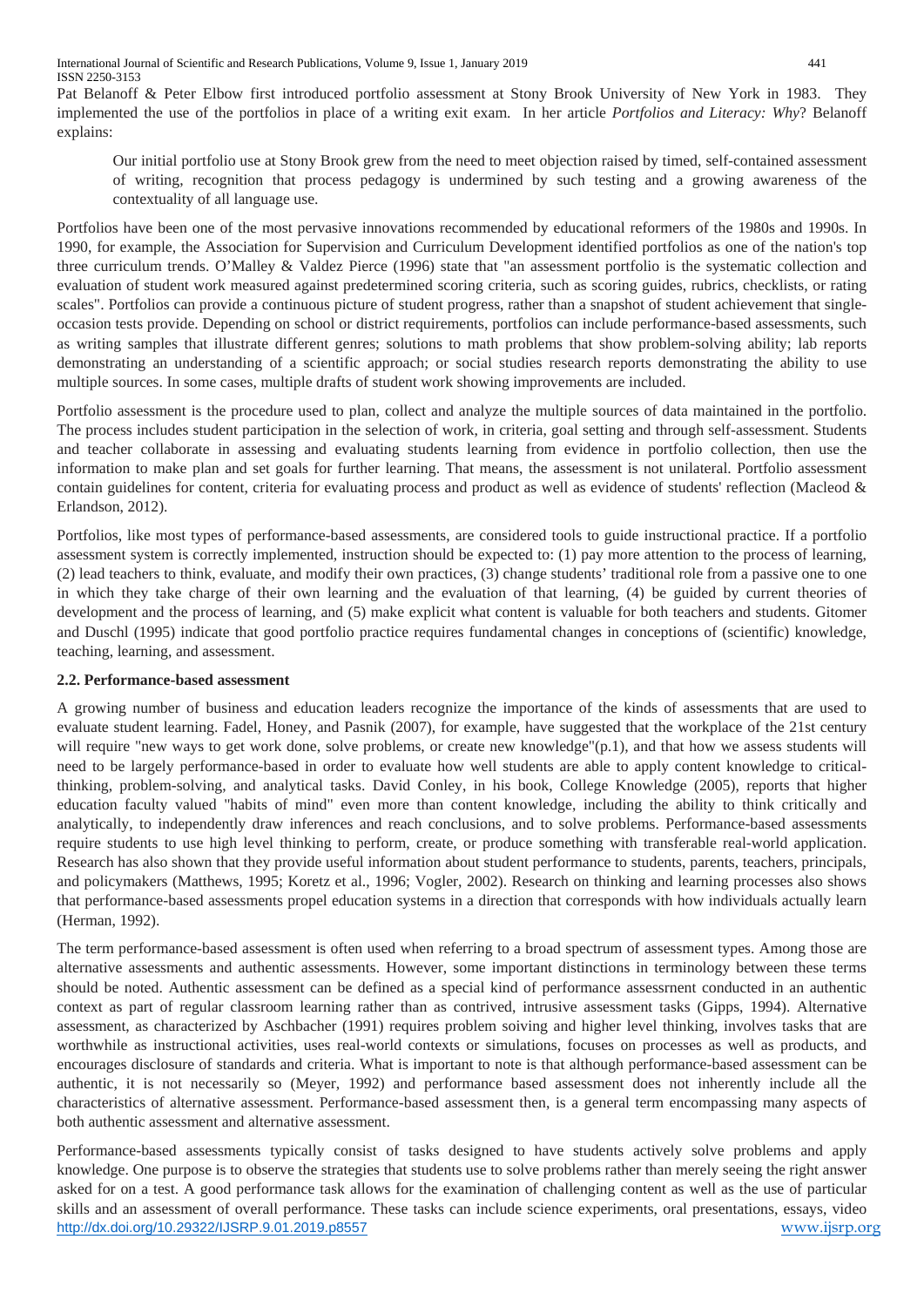documentations of performances, and so on. The essence of a performance task is that the skills and knowledge being assessed are contextualized, and the performance requires the student's active, rather than reactive, participation.

Portfolios are a form of performance assessment which involves the systematic collection of student work products over a specified period of time according to a specific set of guidelines (AERA et al., 1999). Research has substantiated that artists, photographers, writers, and others have long used portfolios to represent their exemplary work. In education, portfolios have become increasingly popular in the classroom as an alternative assessment tool to show individual academic progress. As specifically applied in schools and higher education institutions today, portfolios may best be conceptualized as a systematic way of collecting, organizing, and evaluating attainment of core curriculum. As such, portfolios can conceivably serve as the basis for evaluating students' achievements and providing feedback to the students (Reynolds, et al., 2006).

## **2.2. Characteristics of portfolios assessment**

A portfolio has several essential characteristics. First, a portfolio is purposeful. There is a clear reason why certain works would be included and how the portfolio is to be used. Second, rather than reflecting a haphazard collection of samples, the portfolio represents a systematic and well-organized collection of materials that make a sample, not a comprehensive or exhaustive collection, of student work. Third, pre-established guidelines are set up so that it is clear which materials should be included. Fourth, students are engaged in the process by selecting some of the materials and by continually evaluating and reflecting on their work. Fifth, based on clear and well-specified scoring criteria, progress is documented with the evaluations. Finally, feedback is held between teacher and student to review progress, identify areas that need further improvement, and to facilitate student reflection.

Portfolios may include performance tasks and a variety of other student work samples, along with observations and evaluations of student learning from the student and peers as well as the teacher. They provide multiple sources of information about a student's development over time. One important feature of most portfolios is that the student plays a major role in developing and selecting work to include in the portfolio, particularly where the portfolio includes a student's self-selected "best work" along with versions of a piece of work over time. The active participation of the student in his/her own self-assessment process, with the teacher's (and sometimes peers') facilitation, brings a metacognitive element to this approach, helping students learn to evaluate how and what they are learning and to develop their own internal standards. Like an artist's portfolio, a portfolio for assessment purposes is a collection of a student's work that demonstrates his/her achievements, growth, and efforts in many areas or media. It provides documentation of the student's work that displays command of skills and content as well as insight into the learning process over time. As contrasted with the snapshot view of a student provided by a test, portfolios offer opportunities for longitudinal assessment. This supports a developmental view of learning and a keener understanding of each student's own path toward competence. Both portfolios and performance-based assessments are consistent with contemporary developmental and constructivist learning theories. These assessments ask learners to actively synthesize knowledge and apply it in open-ended ways. Skills, knowledge, and reasoning are integrated rather than fragmented when a student is asked to construct his/her own performance or portfolio. The boundaries between assessment, the curriculum, and learning become more permeable while the process of learning becomes more coherent.

# **2.3. Types of portfolios**

The purpose of the portfolio determines its content and influences its organization. The different types of portfolios can overlap conceptually; components from one may be included in another. All types of portfolios focus on students' and are used to benefit students. The four commonly used types are;

*Evaluative*. The purpose of an evaluative portfolio is to enable the teacher, in collaboration with school personnel and family members, to evaluate a student's progress relative to program goals, objectives, or standards. Teachers select various items for each student's portfolio. These may include, but are not limited to, samples of a student's work (either in-progress or finished products), anecdotal records, reading/writing logs, checklists, rating scales, test data, conference notes, and parent surveys or comments. The portfolio will be full of items documenting progress, providing a basis for determining individual student's strengths and areas of need, and will be used for reporting to administrators and for ongoing curriculum development. Evaluative portfolios can be used for either formative or summative evaluation.

*Working*. The purpose of a working portfolio is to enable the teacher and the student to assess and evaluate progress together. Both the student and the teacher select samples to demonstrate growth and learning. Friends may also contribute related products resulting from the students' endeavors outside of school. Items highlight the ongoing process of learning, not just finished products. Included in this portfolio are samples of the student's work, teacher's comments and evaluations, collaboratively prepared progress notes, and plans for future work. This portfolio is an evolving repository of a student's thoughts, ideas, growth, and accomplishments. Working portfolios provide a method for formative evaluation.

*Showcase*. A showcase portfolio shows only the student's best work. Work in progress is not included. It is intended to motivate the student to develop completed projects that show best or favorite work. Both student and teacher can participate in selecting, over a period of time, the contents for this type of portfolio. Students may share their portfolios with relatives or participate in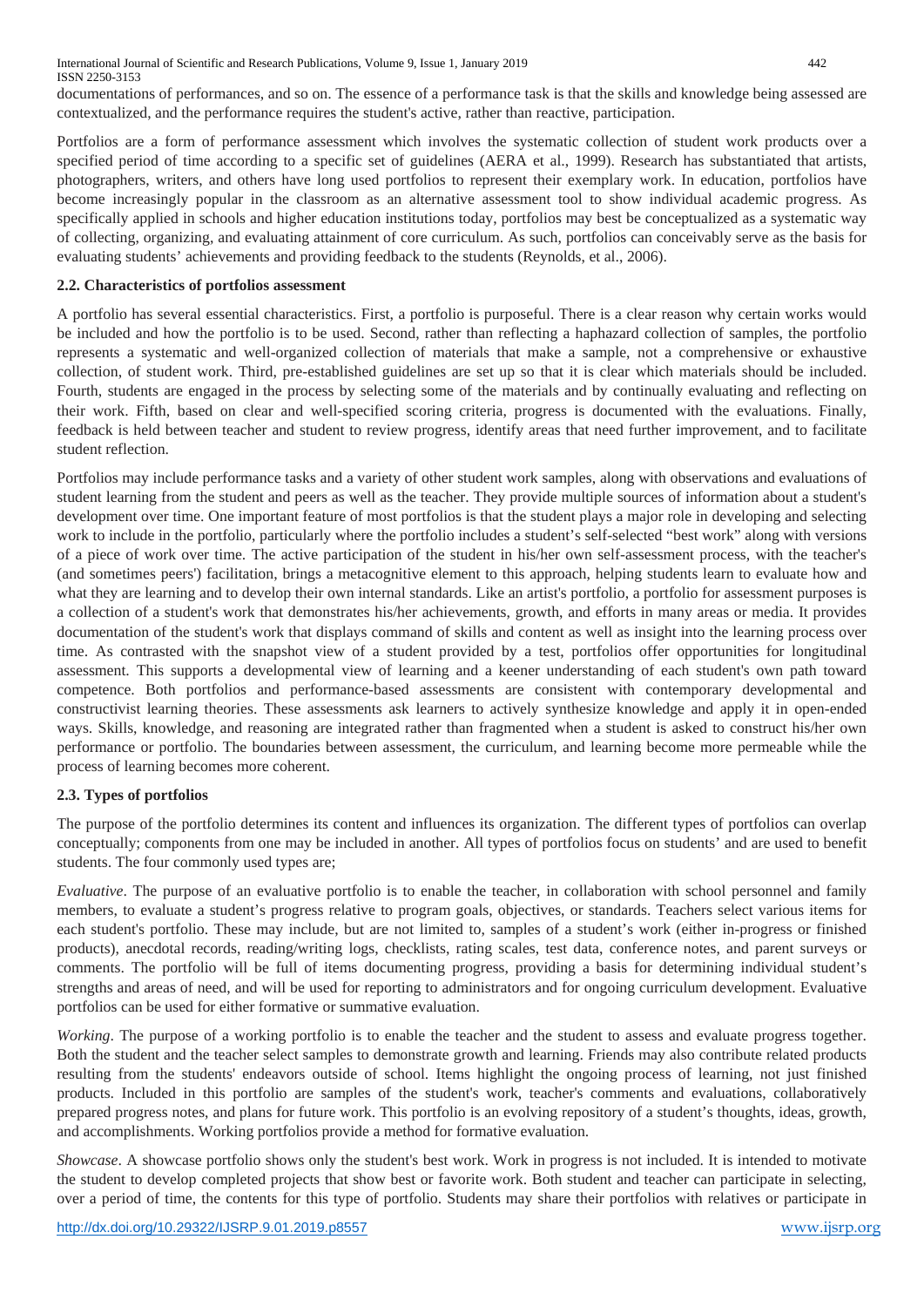conferences that focus on their portfolios. This portfolio does not, however, give enough information to guide instruction, because it lacks evidence of daily performance. Rather, it is a form of summative evaluation.

*Archival*. The purpose of an archival portfolio is to give the student's next teacher a comprehensive "snapshot" of the student's developing abilities (Puckett & Black, 1989). Items for this portfolio are selected because they provide a summative data record of the student's accomplishment during the year. Items may include both in-process or finished pieces of a student's work, checklists, rating scales, and anecdotal records. Informal evaluations, teacher analyses or comments about a student's work, and conference reports should be included, as well. This portfolio is forwarded to the student's next teacher so that appropriate instruction can be planned for the coming year.

#### **III. BENEFITS AND DRAWBACKS OF PORTFOLIOS**

## **3.1. Benefits**

Many researchers have indicated benefits and drawback of using portfolio as a form of assessment (Brown & Hudson, 1998; Fox, 2008; Hung & Huang, 2012; Yin, 2013). Brown and Hudson (1998) identified the advantages of portfolio assessment and assembled them into three main categories including: (a) enhancing student learning; (b) informing teachers; and (c) facilitating the assessment process. Two main benefits of portfolio assessment are authenticity and positive washback. Authenticity refers to the natural, contextualized, meaningful, and real-world qualities of language assessment (Brown, 2003). Authenticity can be seen as both the ends and the means of portfolio assessment. In fact, Fox (2008) notes that some scholars even "equate authenticity in alternative assessment with both reliability and validity" (p. 101). Burner (2014) in his systematic review of the potential benefits of portfolio assessment on ESL/EFL writing devotes an entire section to authenticity. Portfolio assessment, according to Burner, (a) creates opportunities for authentic and sophisticated language use; (b) responds to the multifaceted nature of language/ multidomain learning; (c) generates anxiety-free effects from time-constrained tests and exams; (d) increases students' motivation and time-on-task; (e) promotes interaction in and out classroom; and (f) facilitates communication and sharing of texts online, enhancing ecological validity.

## **3.2. Drawbacks**

Researchers also show common disadvantages of portfolio assessment in terms of design decision, logistics, interpretation, reliability and validity. Yin (2013), drawing on the recent empirical studies, validates the benefits of portfolio assessment with the claim they do the following: (a) antagonize traditional tests and correspond to curriculum goals; (b) enhance language abilities, particularly writing skills; (c) augment students' self-reflection, autonomy, metacognition, and motivation. She points out the challenges of portfolio assessment and characterizes the reality of portfolio assessment implementation by elaborating the macro and micro level decisions for teachers and stakeholders. Additionally, Hung and Huang (2012) add that the most cited benefits of portfolio assessment are its tendencies to cultivate a sense of authorship or ownership and a sense of community. In terms of portfolio assessment weaknesses, their main concerns are still with logistical, reliability, and validity issues. Reliability and validity are the most important and controversial issues in language assessment and portfolio assessment. Reliability is "precondition for validity" (Brown, 2005, p. 220), that is, the assessment must be reliable to be valid. Nevertheless, meeting reliability demands for portfolio assessment is not impossible. In one empirical study, the reliability of portfolio assessment was confirmed, as Song and August (2002) concluded: "when carefully conducted with clear evaluation standards, portfolio assessment can be relied upon as a basis for making judgments about the writing proficiency of ESL students" (p. 63). Despite the questionability of the instruments (the fact that they were teacher-made tests and the manners in which portfolios were assessed) in this report, consistency in portfolio assessment can be reached with carefully planned implementation. The issue of portfolio assessment validity has been gradually addressed. Mai, Nguyen, and Griffi (2011) are among the fist researchers to study and affirm the validity for portfolio writing assessment in a long-term project. They worked with a group of teachers and students from a research-based institution in Vietnam to develop the assessment criteria for portfolio assessment. Strictly following the instrument development procedures (drafting, panelling, piloting, trialling, and finalizing), the researchers reviewed the literature in second language writing and portfolio assessment, and then incorporated the local teachers' expertise to validate the construct. As a result of the fist two stages, a portfolio writing assessment instrument of two domains, six capabilities, 36 indicators, and 138 criteria were designed which was both theory-driven and context-relevant. The authors concluded that "designing an empirical instrument for a formal assessment of portfolios is a feasible task for concerned researchers and teachers" (p. 175)

#### **IV. CONCLUSIONS**

Having discussed the portfolio related issues in language teaching in general and language assessment in particular, it is clear that portfolio can be seen as a good alternative form of assessment for teachers at all educational levels. The implementation of portfolio assessment can have along term effects rather than assessing students with standardized tests in terms of motivating and monitoring learners' autonomy and better performance in their studying.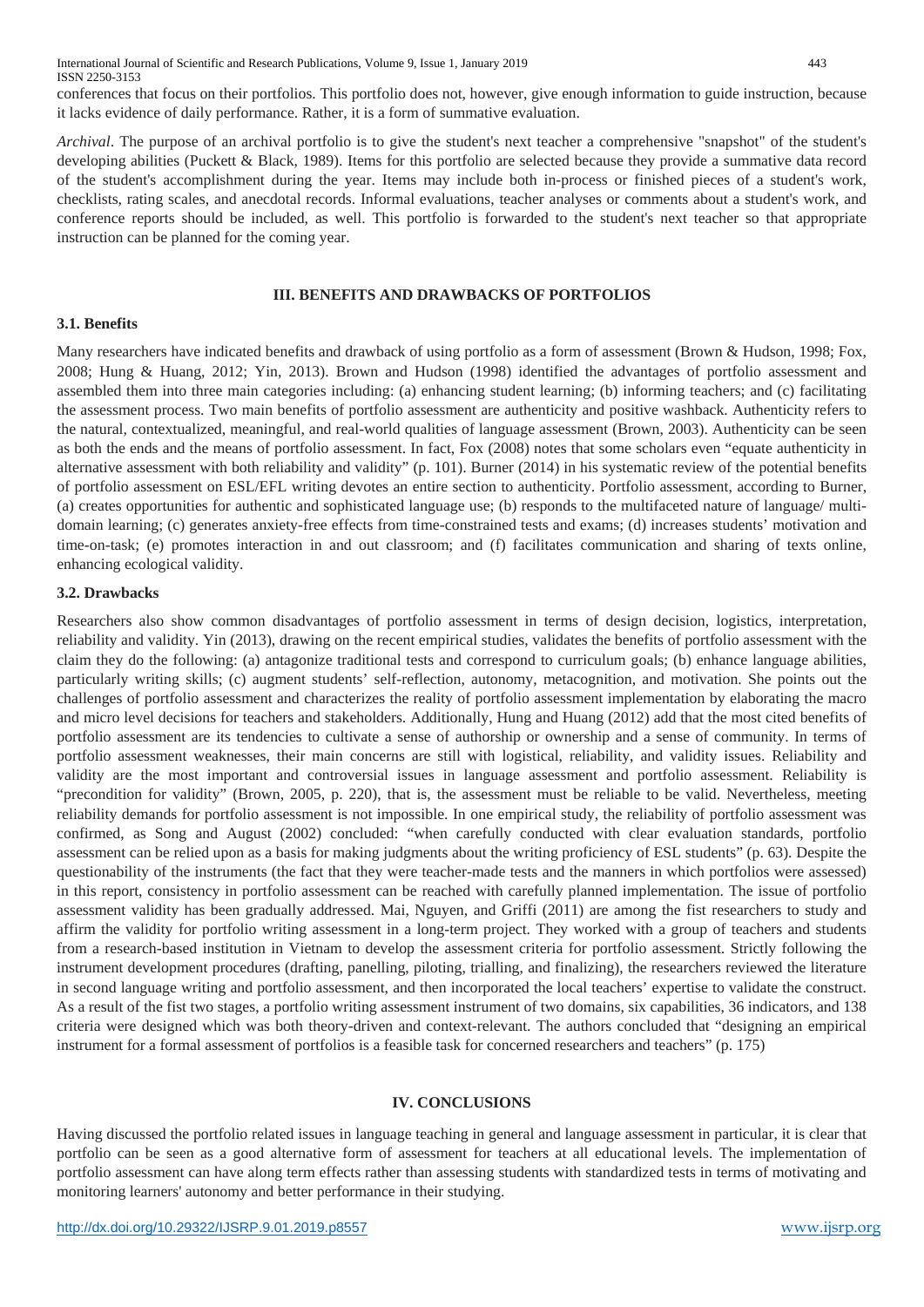- American Educational Research Association, American Psychological Association, and National Council for Measurement in Education (1999). *Standards for educational and psychological testing*: Washington, D.C.: American Research Association.
- Airasian, P. W. & Russell, M. (2007). *Classroom assessment: concepts and applications*. New York; London, McGraw-Hill Higher Education.
- Aschbacher, P.R (1991). Performance assessment: State activity, interest, and concerns. *Applied Measurement in Education*, 4 (4), 275-288.
- Belanoff, P., & Elbow, P. (1986). Using portfolios to increase collaboration and community in a writing program. *Writing Program Administrator*, 9(3), 27-40.
- Bennett, R. E. (2011). Formative assessment: *A critical review, Assessment in Education: Principles*, Policy & Practice. 18(1), pp.5-25
- Black, L. C. (1993). Portfolio assessment. In T. W. Banta & Associates (Eds.), Making a difference: Outcomes of a decade of assessment in higher education (pp. 139-150). San Francisco, CA: Jossey-Bass
- Black, P. (2002). *Testing: Friend or Foe?: Theory and Practice of Assessment and Testing*, Routledge.
- Black, P. & Wiliam, D. (1998) Assessment and Classroom Learning, *Assessment in Education: Principles, Policy & Practice*. 5(1), pp.7-74.
- Boyle, B. & Charles, M. (2013). *Formative Assessment for Teaching and Learning*, Sage.
- Boud, D. (1995). 'Assessment and learning: contradictory or complementary', in Kinght, P. (eds). *Assessment for learning in higher education*. 1995, Kogan Page pp. 35-48.
- Boud, D. & Soler, R. (2015). *Sustainable assessment revisited, Assessment & Evaluation in Higher Education*. pp.1-14.
- Brown, H. D. (2003). *Language assessment: Principles and classroom practices*. White Plain, NY: Pearson Longman.
- Brown, J. D., & Hudson, T. (1998). The alternatives in language assessment. *TESOL Quarterly*, 32(4), 653-675. doi: 10.2307/3587999
- Burke, K. (1999). *How to Assess Authentic Learning*. Arlington Heights, IL: Skylight Professional Development.
- Burner, T. (2014). The potential formative benefits of portfolio assessment in second and foreign language writing contexts: A review of the literature. *Studies in Educational Evaluation, 43*, 139-149. doi: http://dx.doi.org/10.1016/j.stueduc.2014.03.002
- Case, R. (1992). *On the needs to assess authentically*. Holistic Education Review, 5 (4), 14-23.
- Conley, D.T. (2005). *College knowledge*: *What it really takes for students to succeed and what we can do to get them ready*. San Francisco: Jossey-Bass.
- Dalheim, M. (Series Ed.). (1993). *Student Portfolios*. National Education Association: West Haven, CT.
- Earl, L. M. (2003). *Assessment as learning: using classroom assessment to maximize student learning*. Thousand Oaks, Calif.: Corwin ; London, SAGE.
- Fadel, C., Honey, M. & Pasnik, S. (2007). *Assessment in the age of innovation*. Education Week. May 18, 2007. Retrieved on July 10, 2008 from: http://www.edweek.org/ew/articles/2007/05/23/38fadel.h26.html?print=1
- Fox, J. (2008). Alternative assessment. In N. Hornberger (Ed.), *Encyclopedia of language and education* (pp. 2240-2250). PLACE: Springer US.
- Freeman, R. & Lewis, R. (1998). *Planning and implementing assessment*. Psychology Press.
- Gipps, C.V. (1994). *Beyond testing: Towards a theory of educational assessment*. London: The Falmer Press.
- Gitomer, D. H., & Duschl, R. A. (1995). *Moving towards a portfolio culture in science education*. In S. Glynn & R. Duit (Eds.), *Learning science in the schools' Research reforming practice* (pp. 299-326). Washington DC: American Association for the Advancement ofScience.
- Hancock, C. (Ed.). (1994). *Teaching, Testing, and Assessment: Making the connection*. Lincolnwood, IL: National Textbook Company.
- Hart, D. (1994). *Authentic assessment: A handbook for educators*. Menlo Park, Calif Addison-Wesley Pub. Co., c 1994.